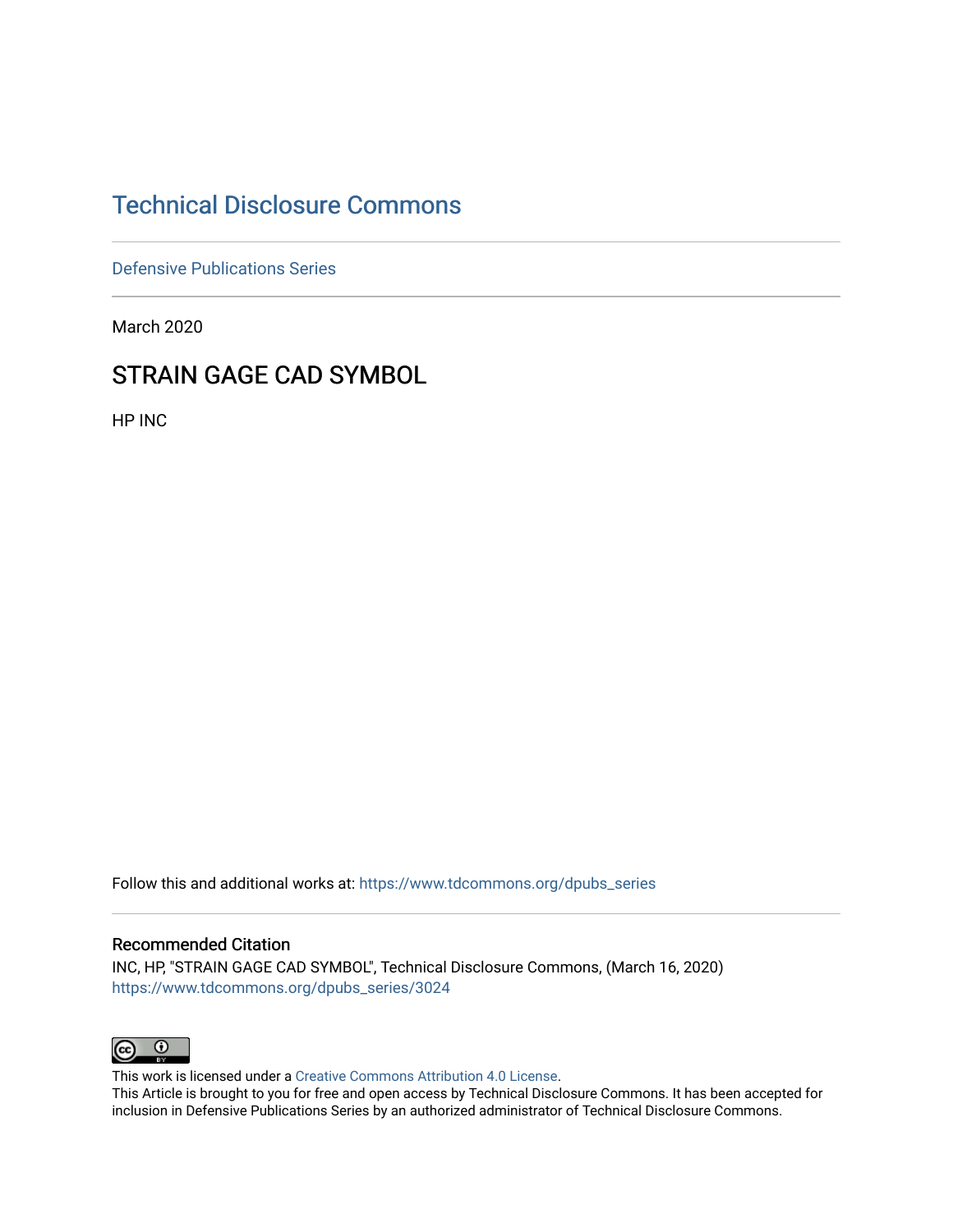### Strain Gage CAD symbol

In the area of printed circuit assembly manufacturing a process called strain gage testing is used. This process is used to confirm that strain sensitive devices mounted on a ridged printed circuit board (PCB) will not be exposed to excessive forces. Excessive forces may result in printed circuit board deflection or deflection at an excessive rate. When stiff body part packages cannot comply with the printed circuit board deflection stress is exerted on the solder joints often resulting in failures.

Strain gage placement is critical as improper placement results in invalid data. Prior ideas for ensuring proper placement required development of mechanical fixtures or error prone manual measurement methods. These methods did not address the problem where components or vias would be placed in the strain gage placement location. In addition, fixture developers often encroached into these areas as there was no clear indication of their location.

The idea was to develop a reusable CAD symbol to prevent placement of components, vias, or fixture board hold-downs into preferred strain gage placement locations while allowing trace routing within these areas. Secondarily, use the symbol to indicate to test vendors which components require strain gauge testing. The symbol is translated into a physical implementation in silkscreen when the printed circuit board is manufactured. The fixture developers have instructions to avoid placing fixture board hold-downs within the area of the strain gage symbol outline and use the centroid markings to properly align the strain gage.

#### Figure